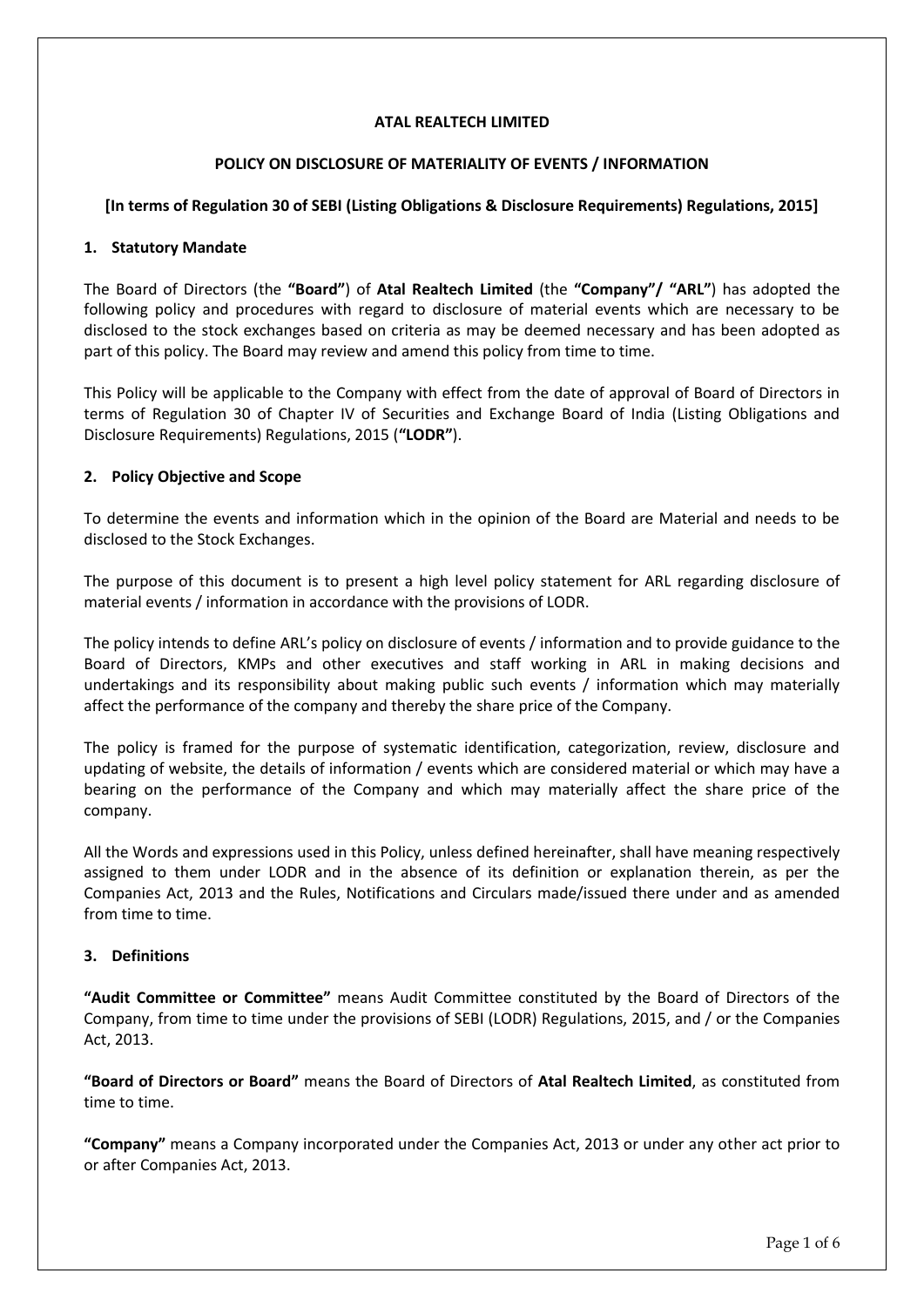**"Independent Director"** means an independent director as defined in Sub section 47 of Section 2 of Companies Act 2013.

**"Policy"** means Policy on Disclosure of Material Events / information.

**"Material Events"** are those that are specified in Para A of Part A of Schedule III of the LODR.

**"Other Events"** are those as may be decided by the Board from time to time and in accordance with Para B of Part A of Schedule III, as specified in sub-regulation (4) of LODR.

**"LODR"** means the Securities and Exchange Board of India (Listing Obligations and Disclosure Requirements) Regulations, 2015, as amended

**"Key Managerial Personnel"** (KMP) of the Company means an key managerial personnel as defined in Sub section 51 of Section 2 of Companies Act 2013.

### **4. Policy**

Either based on the recommendation of the Audit Committee or Directors on suo-moto, the Board of Directors of the Company shall determine the events which are classified under different categories to be material and / or other events having a bearing on the performance of the Company and on the share price of the Company, which needs to be disclosed to the stock exchanges as per the time span specified against each category.

# **CATEGORY A**

Events considered Material in view of the Board of Directors which needs to be disclosed to the stock exchanges within 24 hours of the decision taken at the Board Meeting are:

1. Acquisition(s) (including agreement to acquire), Scheme of Arrangement (amalgamation/ merger/ demerger/restructuring), or sale or disposal of any unit(s), division(s) or subsidiary of the listed entity or any other restructuring.

Explanation - For the purpose of this sub-para, the word 'acquisition' shall mean,-

- (i) Acquiring control, whether directly or indirectly; or,
- (ii) Acquiring or agreeing to acquire shares or voting rights in, a company, whether directly or indirectly, such that -
	- (a) The listed entity holds shares or voting rights aggregating to five per cent or more of the shares or voting rights in the said company, or;
	- (b) There has been a change in holding from the last disclosure made under sub-clause (a) of clause (ii) of the Explanation to this sub-para and such change exceeds two per cent of the total shareholding or voting rights in the said company.
- 2. Issuance or forfeiture of securities, split or consolidation of shares, buyback of securities, any restriction on transferability of securities or alteration in terms or structure of existing securities including forfeiture, reissue of forfeited securities, alteration of calls, redemption of securities etc.
- 3. Revision in Rating(s).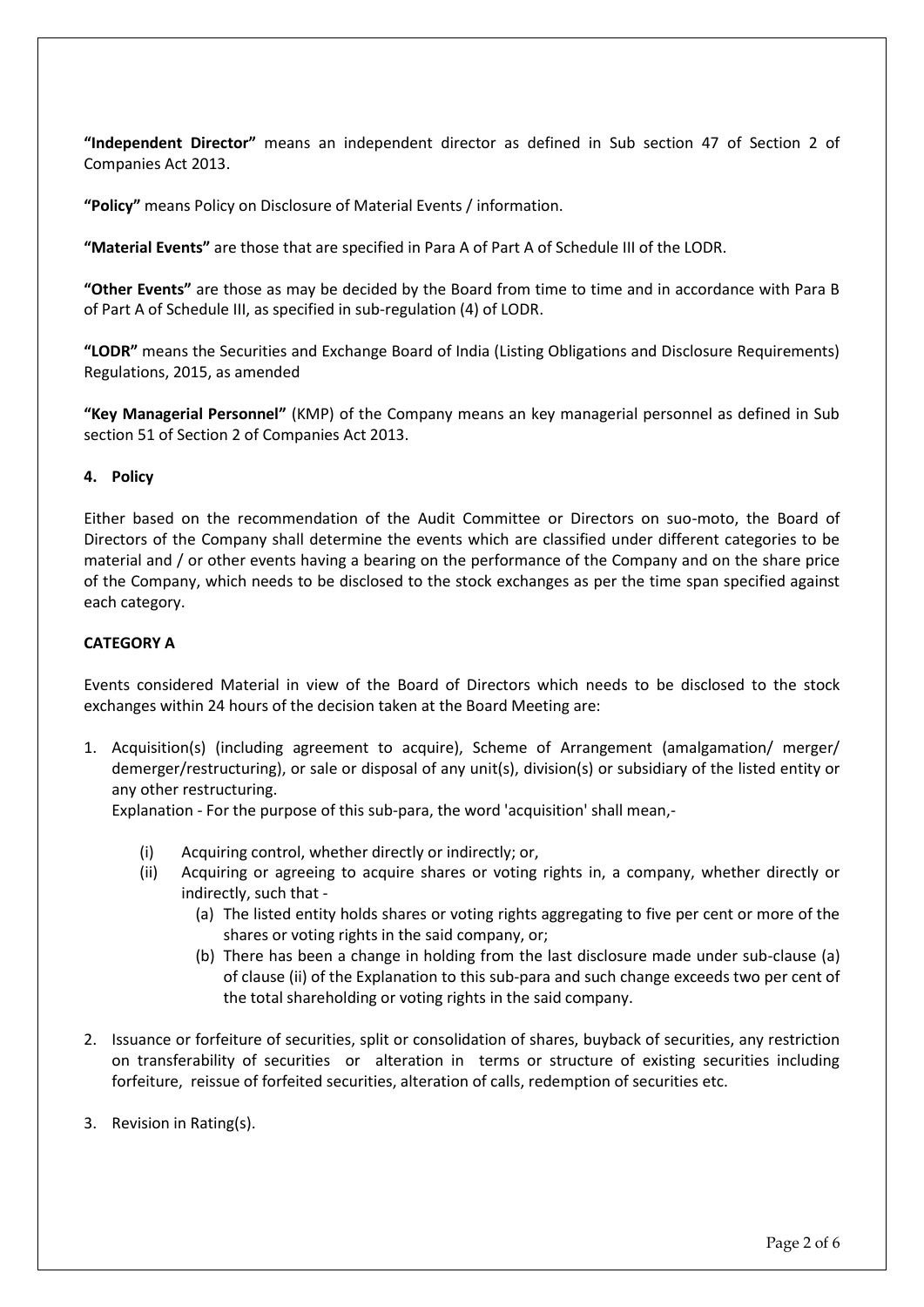- 4. Outcome of Meetings of the board of directors: The listed entity shall disclose to the Exchange(s), within 30 minutes of the closure of the meeting, held to consider the following:
	- (i) dividends and/or cash bonuses recommended or declared or the decision to pass any dividend and the date on which dividend shall be paid/dispatched;
	- (ii) any cancellation of dividend with reasons thereof;
	- (iii) the decision on buyback of securities;
	- (iv) the decision with respect to fund raising proposed to be undertaken
	- (v) increase in capital by issue of bonus shares through capitalization including the date on which such bonus shares shall be credited/dispatched;
	- (vi) reissue of forfeited shares or securities, or the issue of shares or securities held in reserve for future issue or the creation in any form or manner of new shares or securities or any other rights, privileges or benefits to subscribe to;
	- (vii) short particulars of any other alterations of capital, including calls;
	- (viii) financial results;
	- (ix) Decision on voluntary delisting by the listed entity from stock exchange(s).
- 5. Agreements (viz. shareholder agreement(s), joint venture agreement(s), family settlement agreement(s) (to the extent that it impacts management and control of the listed entity), agreement(s)/treaty (ies)/contract(s) with media companies) which are binding and not in normal course of business, revision(s) or amendment(s) and termination(s) thereof.
- 6. Fraud/defaults by promoter or key managerial personnel or by listed entity or arrest of key managerial personnel or promoter.
- 7. Change in directors, key managerial personnel (Managing Director, Chief Executive Officer, Chief Financial Officer , Company Secretary etc.), Auditor and Compliance Officer.
- 8. Appointment or discontinuation of share transfer agent.
- 9. Corporate debt restructuring.
- 10. One time settlement with a bank.
- 11. Reference to BIFR and winding-up petition filed by any party / creditors.
- 12. Issuance of Notices, call letters, resolutions and circulars sent to shareholders, debenture holders or creditors or any class of them or advertised in the media by the listed entity.
- 13. Proceedings of Annual and extraordinary general meetings of the listed entity.
- 14. Amendments to memorandum and articles of association of listed entity, in brief.
- 15. Schedule of Analyst or institutional investor meet and presentations on financial results made by the listed entity to analysts or institutional investors;

**Note:** If the Management is not in a position to inform the stock exchange within 24 hours of the decision taken at the Board Meeting, then it shall inform the stock exchange as soon as it is possible with an explanation as to the reason for delay in disclosing the said information.

### **CATEGORY B**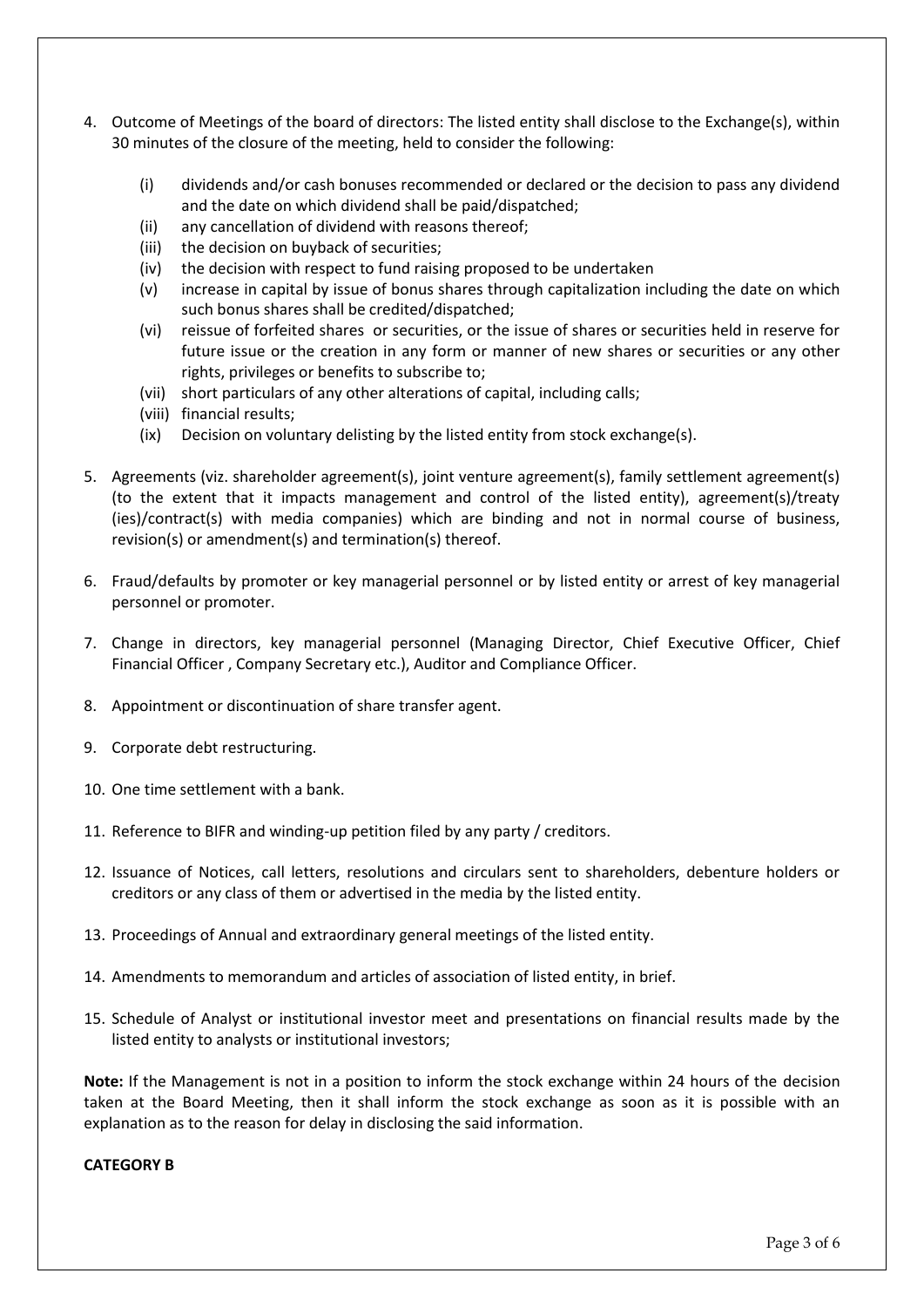Events which shall be disclosed upon application of the guidelines for materiality referred in sub-clause (4) of Regulation (30)/Miscellaneous Events / Decisions not considered Material in view of the Board of Directors, which however, needs to be disclosed to the stock exchanges as soon as possible when the necessary information is ready to be publicised which are:

- 1. Commencement or postponement of the date of commercial production or operation of any unit / division.
- 2. Change in the general character or nature of business brought about by arrangements for strategic, technical manufacturing or marketing tie-up, new line of business or closure of operations of any unit / division.
- 3. Capacity addition or new product launch.
- 4. Awarding, bagging/receiving, amendment or termination of awarded/bagged orders/contracts not in the normal course of business.
- 5. Agreements for loan or agreement(s) which are binding and not in the normal course of business and revision(s) or amendment(s) or termination(s) thereof .
- 6. Disruption of operation of any one or more units due to natural calamity (earthquake, flood, fire etc.), force majeure, or events such as strikes, lockouts etc..
- 7. Effect(s) arising out of change in regulatory framework applicable to the listed entity.
- 8. Litigation(s) / dispute(s) / regulatory action(s) with impact.
- 9. Fraud/Defaults etc. By directors (other than Key Managerial Personnel) or employees of the listed entity.
- 10. Options to purchase securities including ESOP/ESPS scheme.
- 11. Giving of guarantees or indemnity or becoming a surety for any third party.
- 12. Granting, withdrawal, surrender, cancellation or suspension of key licenses or regulatory approvals.
- 13. Emergence of new technologies,
	- (i) Expiry of patents.
	- (ii) Change in accounting policy.
	- (iii) Any other information that may be deemed necessary jointly and severally by the

KMPs of the Company who would consider that it is necessary for the holders of the securities of the listed entity to appraise its position and to avoid the establishment of a false market.

- 14. The Board may in its discretion also authorise the KMPs to disclose such events, information or material that in its wisdom may be necessary for the Members of the exchange to know the information.
- 15. The Management shall periodically bring to the attention of the Board of Directors of the Company, all information, events or materials which in its opinion has to be brought to the attention of the Members of the Stock Exchanges.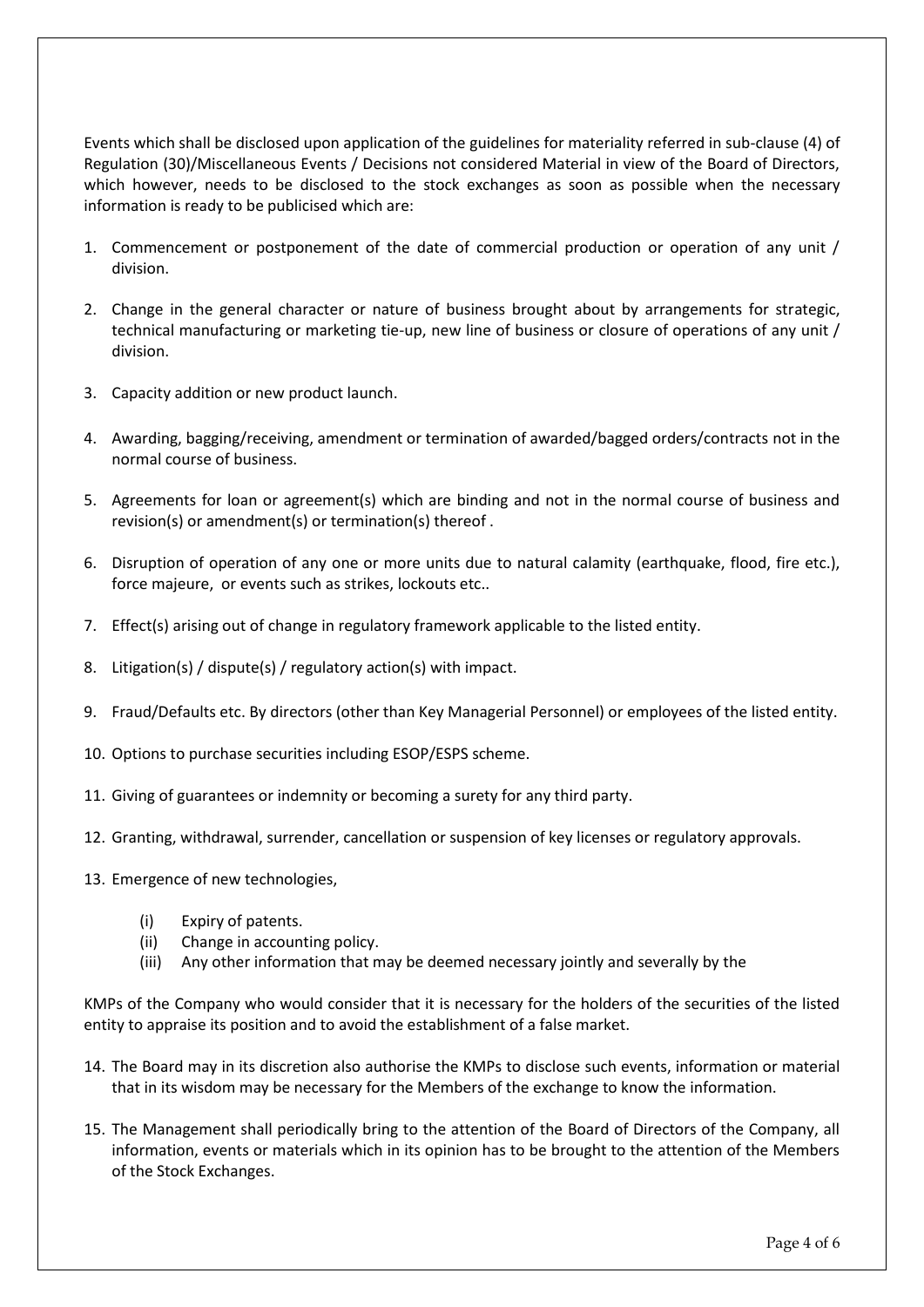# **5. Criteria for disclosure of events / information** mentioned in Category B above:

- 1. The omission of an event or information which would likely to result in discontinuity or alteration of event or information already made available publicly or
- 2. The omission of an event or information is likely to result in significant market reaction if the said omission came to light at a later date;
- 3. In case where the criteria of an event / information does not fall in the categories mentioned above, but still in the opinion of the board of directors considered material.

## **6. Authority for determination of Materiality of events / information**

The Key Managerial Personnel (KMPs) consisting of the Managing / Whole-time Director, Chief Financial Officer and the Company Secretary are hereby jointly and severally authorised to determine whether the event / information is material or not and in turn about its time line for disclosure based on the category of information as specified above to the stock exchanges, subject to such information being placed prior to or at the immediate Board Meeting held after the said information being made public.

## **7. Website Updating / Update to stock exchanges**

The Company shall update all disclosures made under the regulations to the stock exchanges in its website and shall be continued to be hosted in the website for a minimum period of five years and thereafter archived as per the document retention policy of the Company.

The Compliance Officer, of the Company, shall give updates to the Board of Directors and to the Stock Exchanges on any material event that may have been first informed to the stock exchanges including further developments, if any, on such events. Such updates shall also be hosted on the website of the Company.

### **8. Disaster Preparedness**

ARL maintains a Business Continuity Plan (BCP) designed to ensure safety of staff as well as members of the general public, safeguard the documents and records pertaining to all material / non-material events and information which would enable to return to normal operations with minimal disruption. Detailed procedures for responding to an incident are part of the BCP.

In the event of major incident, the first priority is the safety of the people, followed by immediate action to rescue or prevent further damage to the records. Depending on the immediate threat, emergency response and recovery actions will take priority over all other Company activities.

The Company has made appropriate provision for the backup of its digital collections, . The backup copies are actively maintained to ensure their continued viability. The Company's BCP ensures that the digital collections and technical infrastructure required to manage and access them can be restored in the event of an emergency.

### **9. Authorisation to KMPs to suo moto accept / deny reported event or information**

The Key Managerial Personnel (KMPs) consisting of the Managing / Whole-time Director, Chief Financial Officer and the Company Secretary are hereby jointly and severally authorised to suo moto accept / deny any report event or information, which has been unauthorised made public by media or by any other means including but not limited to electronic means. They are further authorised to respond to the rumours